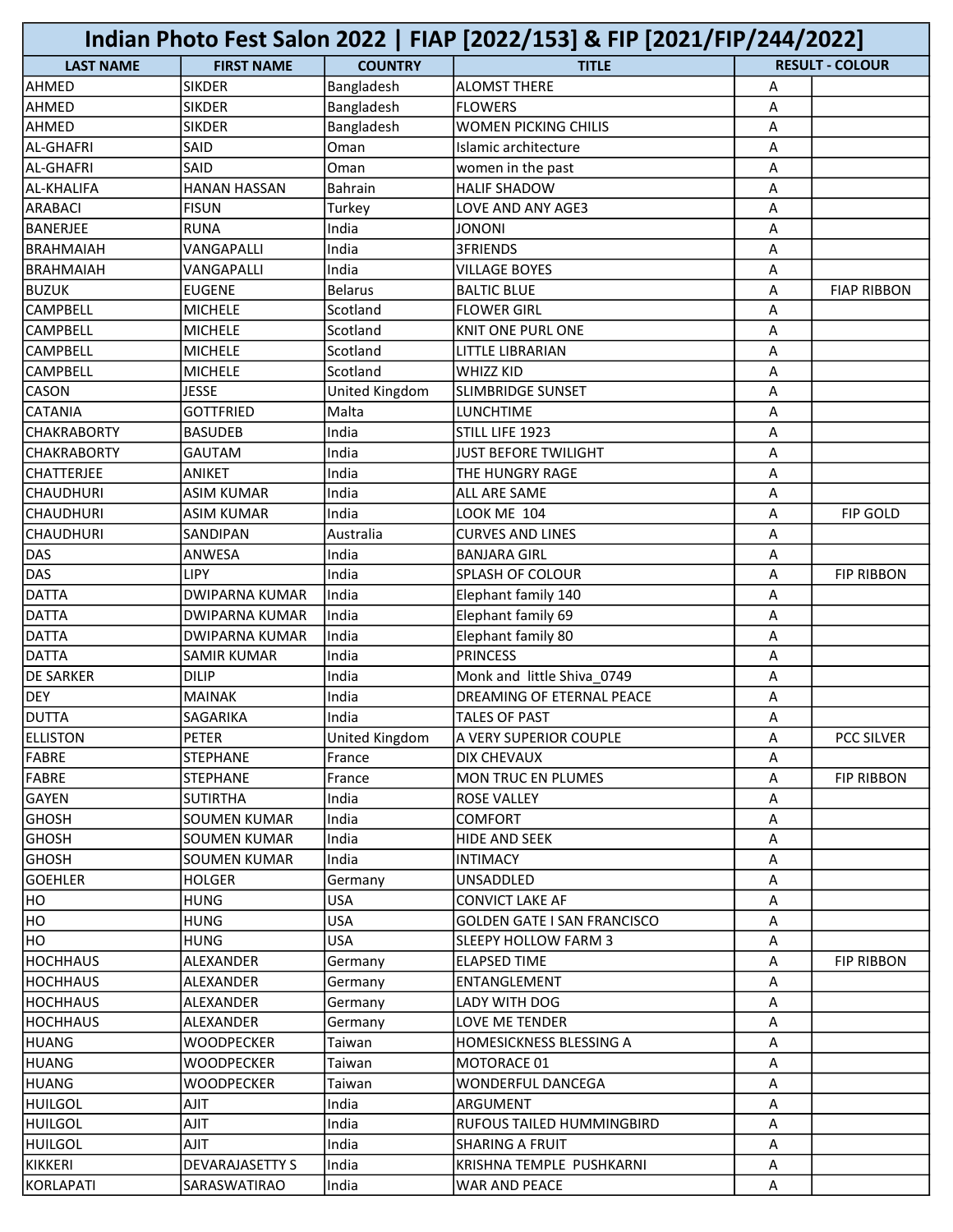| <b>KOVARI</b>       | <b>RUDOLF</b>       | Hungary                      | <b>FIRST KISS</b>                    | Α |                    |
|---------------------|---------------------|------------------------------|--------------------------------------|---|--------------------|
| <b>KOVARI</b>       | <b>RUDOLF</b>       | Hungary                      | LOOK UP                              | Α |                    |
| <b>KOVARI</b>       | <b>RUDOLF</b>       | Hungary                      | SENTINEL                             | A |                    |
| <b>KOZOK</b>        | <b>CORINNE</b>      | England                      | <b>HUNGRY BLACKBIRD</b>              | Α |                    |
| <b>KRANOS</b>       | <b>PANTELIS</b>     | Cyprus                       | Her darkess place                    | Α |                    |
| <b>KRANOS</b>       | <b>PANTELIS</b>     | Cyprus                       | Lighting the sea star at Zen wreck   | A |                    |
| <b>KUZMAN</b>       | <b>NOELENE</b>      | Australia                    | <b>COME FLY WITH ME</b>              | Α | <b>FIAP RIBBON</b> |
| <b>KWUN</b>         | <b>JUNGWOOK</b>     | South Korea                  | fight for the lead                   | Α |                    |
| <b>KWUN</b>         | <b>JUNGWOOK</b>     | South Korea                  | Tomorrow is winter solstice          | Α |                    |
| LAZAR               | <b>ESZTER EMESE</b> | Greece                       | THE MONK                             | A |                    |
| MALLIK              | <b>MANAS</b>        | India                        | OFFERING IN DEVOTION                 | A |                    |
| <b>MASCHI</b>       | MAGALI              | <b>Brazil</b>                | <b>SERTANEJO</b>                     | Α |                    |
| <b>MASCHI</b>       | <b>MAGALI</b>       | <b>Brazil</b>                | <b>SERTAO</b>                        | Α |                    |
| <b>MAZO</b>         | <b>MARIA</b>        | Australia                    | <b>MORNING GLOW</b>                  | Α |                    |
| <b>MAZZOLA</b>      | <b>RODRIGO</b>      | <b>Brazil</b>                | <b>WINGS</b>                         | Α |                    |
| MLYNÁRIK            | TOMÁŠ               | Slovakia                     | HIDDEN IN LEAVES                     | Α |                    |
| <b>MONCRIEFF</b>    | <b>CHRIS</b>        | England                      | <b>SAFELY THROUGH</b>                | A |                    |
| <b>MONCRIEFF</b>    | <b>CHRIS</b>        | England                      | <b>STRETCH AND BALANCE</b>           | Α |                    |
| <b>MUKHERJEE</b>    | <b>AISHWARYA</b>    | India                        | <b>BIRTH RIGHT</b>                   | Α |                    |
| <b>MUKHERJEE</b>    | <b>AISHWARYA</b>    | India                        | <b>HAPPY CHILDREN</b>                | Α |                    |
| <b>MUKHERJEE</b>    | <b>DEBASHIS</b>     | India                        | <b>KALIJ PAIR</b>                    | Α |                    |
| <b>MUKHERJEE</b>    | <b>DEBASHIS</b>     | India                        | CAROLINA DUCK IN DRIZZLE             | Α |                    |
|                     |                     | India                        |                                      |   |                    |
| <b>MUKHERJEE</b>    | <b>DEBASHIS</b>     |                              | ON BREAKFAST TABLE                   | Α |                    |
| <b>NG</b>           | <b>FONG CHI</b>     | Macau                        | CONCENTRATING                        | A |                    |
| <b>NG</b>           | <b>FONG CHI</b>     | Macau                        | GATHERING A FLOCK OF SHEEP AT RAINI  | Α |                    |
| <b>NGUYEN</b>       | <b>MINH</b>         | <b>USA</b>                   | THE ANCIENT TIME                     | Α |                    |
| <b>NGUYEN</b>       | <b>MINH</b>         | <b>USA</b>                   | THE MAN                              | Α |                    |
| <b>OZDIL</b>        | <b>SELCUK</b>       | Turkey                       | ANITKABIR_SOLDIERS                   | Α |                    |
| <b>OZDIL</b>        | <b>SELCUK</b>       | Turkey                       | <b>COBAN</b>                         | Α | <b>FIP RIBBON</b>  |
| <b>PATHAK</b>       | KRISHNENDU          | India                        | WINTERSCAPE6                         | Α |                    |
| <b>PEARS</b>        | <b>MARY</b>         | United Kingdom               | <b>ROEBUCK IN THE MEADOW</b>         | A |                    |
| <b>PETTAZZI</b>     | <b>CLAUDIO</b>      | Italy                        | PORTA NUOVA 14                       | Α |                    |
| PHI THI THU         | HA                  | Vietnam                      | SILENT BLUE.JPG                      | Α |                    |
| <b>PODNAR</b>       | <b>JANEZ</b>        | Slovenia                     | <b>BLED PANORAMA</b>                 | Α |                    |
| PODNAR              | <b>JANEZ</b>        | Slovenia                     | <b>CEARLOW BRIDGE</b>                | Α |                    |
| <b>PODNAR</b>       | <b>JANEZ</b>        | Slovenia                     | LOVE OF NIGHT                        | Α |                    |
| RAKSHIT             | SHUVOJIT            | India                        | TRUE AFFECTION                       | Α | <b>FIP RIBBON</b>  |
| RAKSHIT             | SHUVOJIT            | India                        | <b>WEAR MASK SAVE WORLD</b>          | Α |                    |
| RAUNIO              | <b>RISTO</b>        | Finland                      | <b>NORTHERN LIGHTS</b>               | Α |                    |
| <b>RAUNIO</b>       | <b>RISTO</b>        | Finland                      | <b>PHOTOGRAPHERS</b>                 | Α |                    |
| RAY                 | <b>SUDIP</b>        | India                        | <b>FLAMING BALLET</b>                | A |                    |
| RAY                 | <b>SUDIP</b>        | India                        | <b>RUSTIC LIVES</b>                  | Α |                    |
| <b>ROSIK</b>        | <b>BEATA</b>        |                              | Republic of Ireland ARIADNE S THREAD | Α |                    |
| <b>ROSIK</b>        | <b>BEATA</b>        | Republic of Ireland RED TWIG |                                      | Α |                    |
| <b>ROSIK</b>        | <b>BEATA</b>        | Republic of Ireland          | <b>THE DANDELION</b>                 | Α |                    |
| <b>ROSIK</b>        | <b>BEATA</b>        | Republic of Ireland          | <b>VIOLINIST</b>                     | Α |                    |
| <b>ROYCHOWDHURY</b> | <b>SUBHRA</b>       | India                        | FREEDOM                              | Α | PCC MERIT          |
| SALINAS D'ANGLADA   | <b>JOAQUIN</b>      | Spain                        | <b>ENCUENTRO</b>                     | Α |                    |
| SALINAS D'ANGLADA   | <b>JOAQUIN</b>      | Spain                        | <b>IRINA 2</b>                       | Α |                    |
| SALINAS D'ANGLADA   | <b>JOAQUIN</b>      | Spain                        | <b>IRINA 3</b>                       | Α |                    |
| SALINAS D'ANGLADA   | JOAQUIN             | Spain                        | LLEGADA A PUERTO                     | Α |                    |
| SARKAR              | <b>MAHUA</b>        | India                        | <b>PRETENCE</b>                      | Α |                    |
| SAXENA              | <b>SUDHIR</b>       | India                        | ANGEL                                | A |                    |
| SIMAZ               | DARIO MARIO         | Italy                        | ELI <sub>5</sub>                     | Α |                    |
| <b>SIMON</b>        | <b>CLAUDE</b>       | Belgium                      | Roofs                                | A |                    |
| SIMON               | <b>CLAUDE</b>       | Belgium                      | Young Widow                          | Α |                    |
| <b>SKERLECZ</b>     | NÓRA                | Hungary                      | <b>SERENITY</b>                      | A |                    |
| <b>STOCK</b>        | <b>KLAUS</b>        | Switzerland                  | <b>DANCING QUEEN</b>                 | A |                    |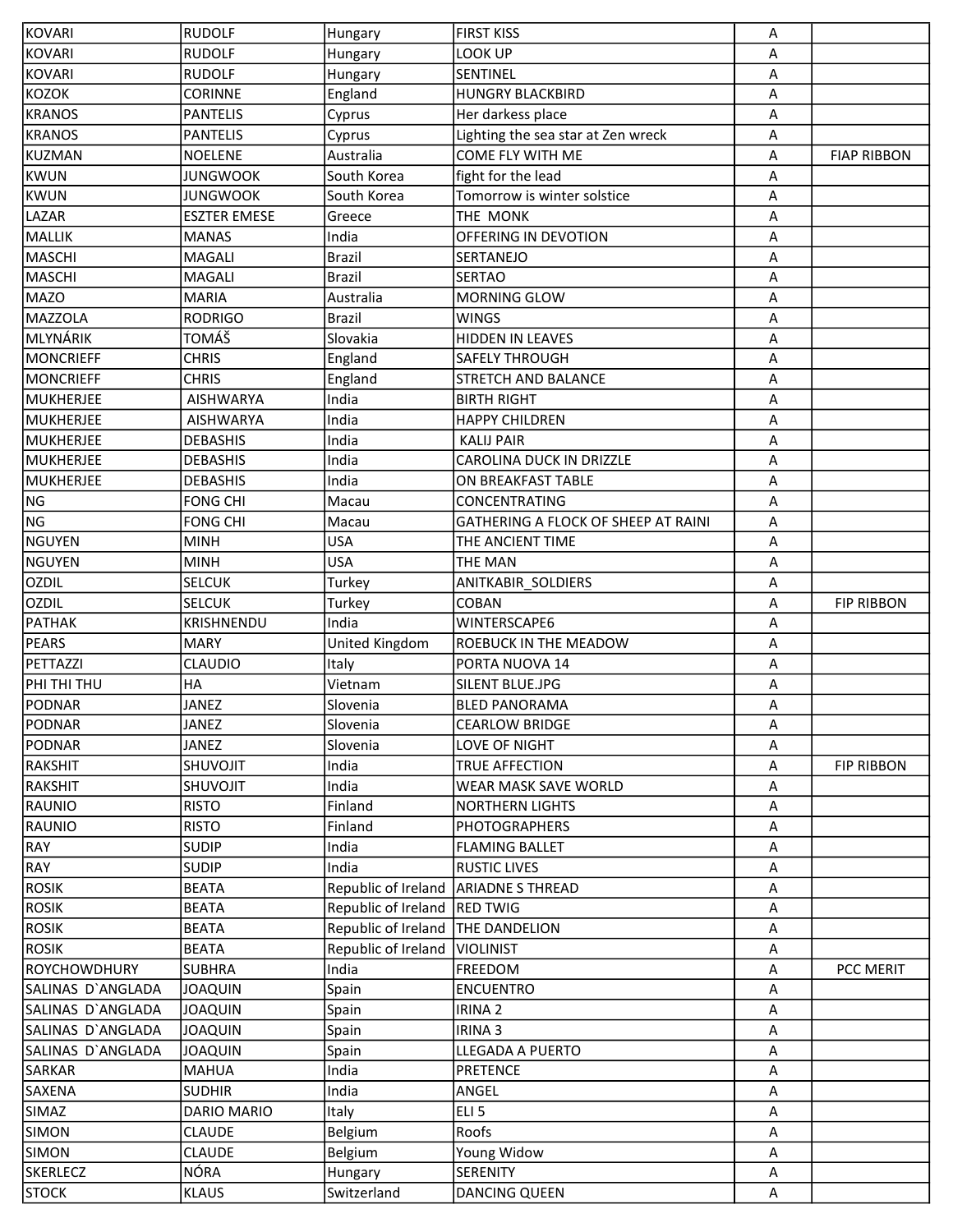| <b>STOCK</b>       | <b>KLAUS</b>     | Switzerland    | IN THE CHURCH             | Α |                  |
|--------------------|------------------|----------------|---------------------------|---|------------------|
| <b>SUNIL KUMAR</b> | <b>GUTTA</b>     | India          | lseason                   | A |                  |
| <b>SUSZKIEWICZ</b> | OLE              | <b>Denmark</b> | <b>BELLA CYCLIST</b>      | A |                  |
| <b>TAN</b>         | LEE ENG          | Singapore      | Farah Farz 8              | A | PCC BRONZE       |
| <b>TAN</b>         | LEE ENG          | Singapore      | Natalie 7                 | A |                  |
| VADLOORI           | ARUNKUMAR        | India          | The beauty of the light   | A |                  |
| VAJAIANU           | <b>ALEXANDRE</b> | France         | PEINTURE 2                | A |                  |
| VU                 | HAI              | Vietnam        | Duong net ruong bac thang | A |                  |
| VU                 | HAI              | Vietnam        | Duong ve ban              | A |                  |
| VU                 | HAI              | Vietnam        | Nhip dap trai tim         | Α |                  |
| <b>WATSON</b>      | <b>GORDON</b>    | United Kingdom | ONE DAY MY SHIP WILL COME | A |                  |
| <b>WATSON</b>      | <b>GORDON</b>    | United Kingdom | THE INDUSTRIALIST         | A | PCC GOLD         |
| <b>WHEELER</b>     | <b>DAVID</b>     | England        | <b>CONFRONTATION</b>      | A |                  |
| <b>WHEELER</b>     | DAVID            | England        | THE UNDERTAKER            | A |                  |
| <b>WHEELER</b>     | <b>DAVID</b>     | England        | THROUGH THE STEAM         | A | PCC MERIT        |
| <b>WONG</b>        | SHIU GUN         | Hong Kong      | GINA <sub>8</sub>         | A |                  |
| <b>WONG</b>        | <b>SHIU GUN</b>  | Hong Kong      | <b>MADISON 2</b>          | Α |                  |
| <b>WONG</b>        | <b>SHIU GUN</b>  | Hong Kong      | MUSIC IN THE PARK         | A | <b>PCC MERIT</b> |
| YADAGIRI           | KATHROJU         | India          | <b>COOKING</b>            | A |                  |
| <b>YAKUBAYEV</b>   | SHUKHRAT         | Kazakhstan     | REPROBATION               | A | <b>FIAP GOLD</b> |

| Indian Photo Fest Salon 2022   FIAP [2022/153] & FIP [2021/FIP/244/2022] |                       |                     |                                           |   |                            |
|--------------------------------------------------------------------------|-----------------------|---------------------|-------------------------------------------|---|----------------------------|
| <b>LAST NAME</b>                                                         | <b>FIRST NAME</b>     | <b>COUNTRY</b>      | <b>TITLE</b>                              |   | <b>RESULT - MONOCHROME</b> |
| <b>AIRAKSINEN</b>                                                        | <b>RIITTA</b>         | Finland             | LITTLE BALLET DANCER                      | A |                            |
| <b>AKHTER</b>                                                            | <b>ROWSHAN</b>        | <b>USA</b>          | <b>NYC Vessel</b>                         | A |                            |
| <b>BAGCHI</b>                                                            | <b>BISWATOSH</b>      | India               | <b>IDLE TIME</b>                          | A |                            |
| <b>BANERJEE</b>                                                          | <b>RUNA</b>           | India               | ILLUTION                                  | Α |                            |
| <b>BANERJEE MUKHERJEE</b>                                                | LOPAMUDRA             | India               | <b>WINNERS STEP</b>                       | Α |                            |
| <b>BOIKE</b>                                                             | <b>MARGARET</b>       | <b>USA</b>          | <b>CHINESE VASES ON DOILY</b>             | Α |                            |
| <b>BRAHMAIAH</b>                                                         | VANGAPALLI            | India               | <b>HAPPYNESS</b>                          | A |                            |
| <b>BUSHE</b>                                                             | <b>CATHERINE</b>      | Republic of Ireland | <b>BACK TO BACK</b>                       | A |                            |
| <b>BUSHE</b>                                                             | <b>CATHERINE</b>      |                     | Republic of Ireland   PARLIAMENT OF CROWS | Α |                            |
| <b>BUSHE</b>                                                             | <b>CATHERINE</b>      | Republic of Ireland | <b>THE NICHE</b>                          | A |                            |
| <b>BUZUK</b>                                                             | <b>EUGENE</b>         | <b>Belarus</b>      | <b>MARTIAN</b>                            | A |                            |
| <b>BUZUK</b>                                                             | <b>EUGENE</b>         | <b>Belarus</b>      | <b>MINERS DAY</b>                         | A | PCC GOLD                   |
| <b>CAMPBELL</b>                                                          | <b>MICHELE</b>        | Scotland            | <b>CONTEMPLATION</b>                      | A |                            |
| <b>CAMPBELL</b>                                                          | <b>MICHELE</b>        | Scotland            | <b>I LOVE MY TEDDY</b>                    | Α |                            |
| <b>CAMPBELL</b>                                                          | <b>MICHELE</b>        | Scotland            | <b>MUSIC AND DANCE</b>                    | Α |                            |
| <b>CAMPBELL</b>                                                          | <b>MICHELE</b>        | Scotland            | WE WILL MEET AGAIN                        | Α |                            |
| <b>CHATTERJEE</b>                                                        | <b>ANIKET</b>         | India               | <b>RAY LITS THE WAY</b>                   | Α |                            |
| <b>CHATTERJEE</b>                                                        | <b>ANIKET</b>         | India               | <b>SOLITUDE</b>                           | A |                            |
| <b>CHAUDHURI</b>                                                         | <b>ASIM KUMAR</b>     | India               | <b>HOSPITAL 2A</b>                        | А |                            |
| <b>CHAUDHURI</b>                                                         | <b>ASIM KUMAR</b>     | India               | <b>LOOK 25</b>                            | А |                            |
| DAS                                                                      | <b>ANIRUDDHA</b>      | India               | <b>ENCHANTING BNW</b>                     | A |                            |
| DAS                                                                      | <b>DURAN</b>          | India               | PERVY EYES                                | А | <b>FIAP GOLD</b>           |
| DAS                                                                      | <b>DURAN</b>          | India               | <b>WATCHERS</b>                           | A |                            |
| <b>DAS</b>                                                               | LIPY                  | India               | <b>BODYSCAPE 4</b>                        | Α |                            |
| <b>DATTA</b>                                                             | <b>DWIPARNA KUMAR</b> | India               | Elephant family 117                       | Α |                            |
| <b>DATTA</b>                                                             | <b>DWIPARNA KUMAR</b> | India               | Elephant family 123                       | A |                            |
| <b>DATTA</b>                                                             | <b>DWIPARNA KUMAR</b> | India               | Elephant family 135                       | Α |                            |
| DATTA                                                                    | <b>DWIPARNA KUMAR</b> | India               | Elephant family 139                       | А |                            |
| <b>DE SARKER</b>                                                         | <b>DILIP</b>          | India               | Smiling sabar kids 2116                   | A |                            |
| <b>DEY</b>                                                               | <b>MAINAK</b>         | India               | PRIYA IN DREAM                            | Α |                            |
| <b>DEY</b>                                                               | <b>MAINAK</b>         | India               | RAJANYA SEEKING PEACE                     | А |                            |
| <b>DEY</b>                                                               | <b>MAINAK</b>         | India               | <b>SHAKEN LADY</b>                        | А |                            |
| <b>ELLISTON</b>                                                          | PETER                 | United Kingdom      | <b>SISTER ACT</b>                         | A |                            |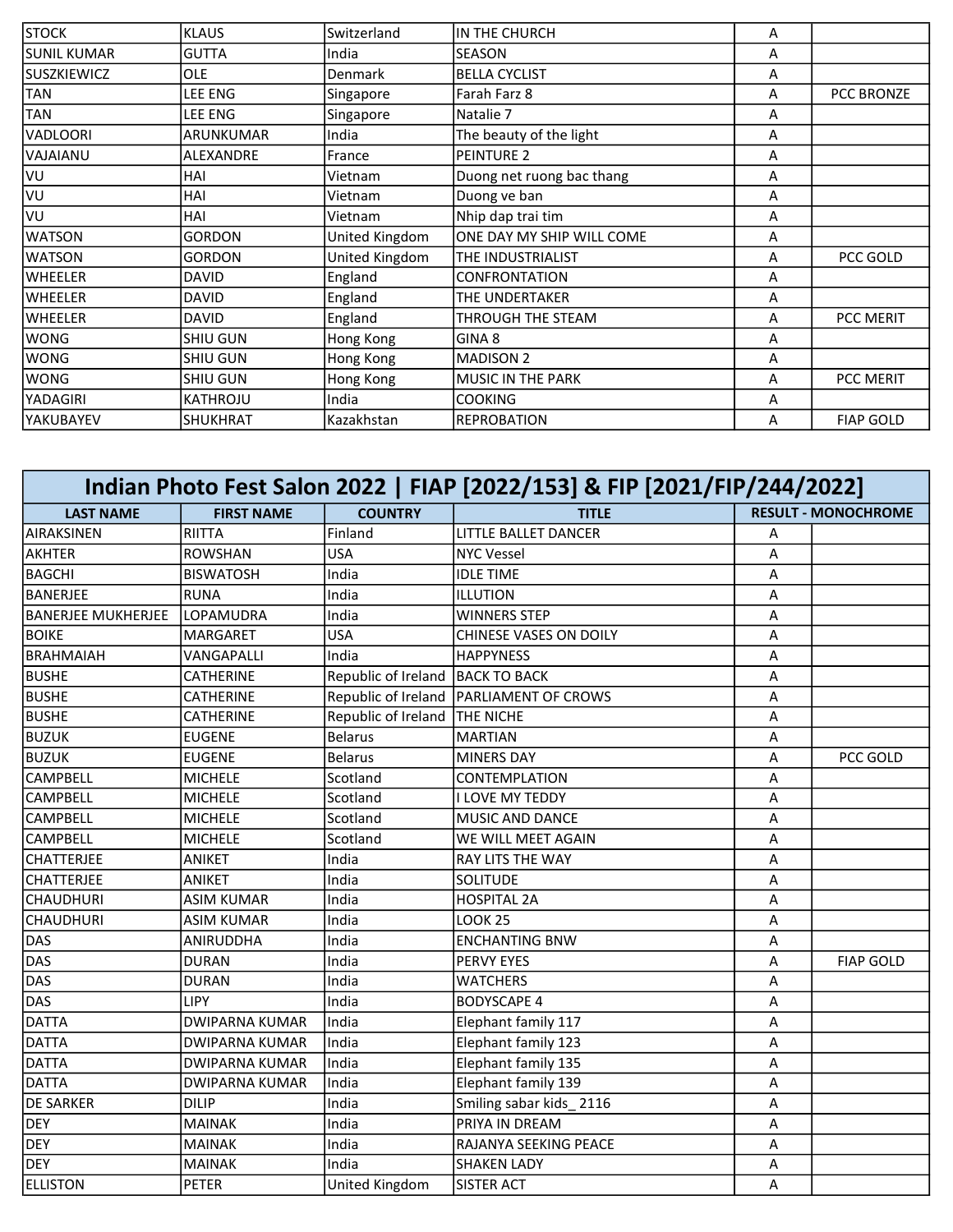| FABRE                 | <b>STEPHANE</b>        | France                          | <b>OFFRANDE</b>                                                           | Α | <b>PCC BRONZE</b>  |
|-----------------------|------------------------|---------------------------------|---------------------------------------------------------------------------|---|--------------------|
| FABRE                 | <b>STEPHANE</b>        | France                          | <b>VENUS</b>                                                              | Α |                    |
| GAYEN                 | <b>SUTIRTHA</b>        | India                           | <b>AGREEABLE FRIEND</b>                                                   | A | <b>FIP RIBBON</b>  |
| <b>GHOSH DASTIDAR</b> | <b>INDRANIL</b>        | India                           | <b>BROKEN BOAT</b>                                                        | Α |                    |
| HO                    | <b>HUNG</b>            | <b>USA</b>                      | STREET 4                                                                  | Α |                    |
| <b>HOCHHAUS</b>       | ALEXANDER              | Germany                         | <b>ATLANTIS</b>                                                           | A | PCC SILVER         |
| <b>HOCHHAUS</b>       | ALEXANDER              | Germany                         | <b>NATURAL WOMAN</b>                                                      | Α |                    |
| <b>HOCHHAUS</b>       | ALEXANDER              | Germany                         | <b>PROLOG</b>                                                             | A |                    |
| <b>HOCHHAUS</b>       | ALEXANDER              |                                 | WOMAN WITH JUG                                                            | Α |                    |
| HUANG                 |                        | Germany                         | AFTER WORK HARD BEER K MONO                                               |   |                    |
|                       | <b>WOODPECKER</b>      | Taiwan                          |                                                                           | A |                    |
| <b>HUILGOL</b>        | <b>AJIT</b>            | India                           | <b>GIANT AMONG DWARFS</b>                                                 | A | <b>FIP RIBBON</b>  |
| HUILGOL               | AJIT                   | India                           | ZEBRA MUD BATHING                                                         | Α |                    |
| <b>JACK</b>           | <b>MICHAEL</b>         | <b>USA</b>                      | <b>FROM NAVY PIER</b>                                                     | Α |                    |
| KHAN                  | <b>RAHIL</b>           | India                           | <b>LOCKDOWN</b>                                                           | A |                    |
| KIKKERI               | <b>DEVARAJASETTY S</b> | India                           | <b>GOATS WOMEN BACK TO SHELTER 1</b>                                      | A |                    |
| KORLAPATI             | SARASWATIRAO           | India                           | <b>BRICK MAKERS AT PEDAPUDI</b>                                           | A |                    |
| KORLAPATI             | SARASWATIRAO           | India                           | <b>COWS AND FARMERS</b>                                                   | A |                    |
| <b>KRANOS</b>         | <b>PANTELIS</b>        | Cyprus                          | Awaiting underwater                                                       | Α | <b>FIAP RIBBON</b> |
| <b>KRANOS</b>         | <b>PANTELIS</b>        | Cyprus                          | Divers around Kerynia wreck                                               | A |                    |
| KSHIRSAGAR            | YOGESH                 | India                           | <b>STEPS TO GOD</b>                                                       | Α |                    |
| KULKARNI              | <b>PRANESH</b>         | India                           | <b>CRAZY CAT LADY</b>                                                     | Α |                    |
| KWUN                  | <b>JUNGWOOK</b>        | South Korea                     | beat a drum                                                               | A |                    |
| KWUN                  | <b>JUNGWOOK</b>        | South Korea                     | love1                                                                     | A |                    |
| LAZAR                 | <b>ESZTER EMESE</b>    | Greece                          | <b>JANNIS</b>                                                             | Α |                    |
| LAZAR                 | <b>ESZTER EMESE</b>    | Greece                          | <b>MARIA</b>                                                              | Α | <b>FIP RIBBON</b>  |
| MAKAROVIC             | <b>ZORAN</b>           | Croatia                         | <b>MAN AND WHITE CAT</b>                                                  | Α |                    |
| MASCHI                | MAGALI                 | <b>Brazil</b>                   | <b>DIDI</b>                                                               | Α |                    |
| MAZO                  | <b>MARIA</b>           | Australia                       | <b>CHILDHOOD MEMORIES</b>                                                 | Α |                    |
| MAZZOLA               | <b>RODRIGO</b>         | <b>Brazil</b>                   | THE POSE                                                                  | Α | FIP GOLD           |
| MAZZOLA               | <b>RODRIGO</b>         | <b>Brazil</b>                   | THE STAIRCASE                                                             | Α |                    |
| MLYNÁRIK              | TOMÁŠ                  | Slovakia                        | WAITING FOR THE GROOM                                                     | A | PCC MERIT          |
| MODAK                 | ANIKET                 | India                           | <b>NANI</b>                                                               | Α |                    |
| <b>MORITZ</b>         | <b>VICKI</b>           | Australia                       | <b>LOST HABITAT5</b>                                                      | А |                    |
| <b>MORITZ</b>         | <b>VICKI</b>           | Australia                       | RIDGEBACK PUPPY PILE                                                      | Α |                    |
| MORITZ                | VICKI                  | Australia                       | ROME GOING DOWN                                                           | Α |                    |
| MUKHERJEE             | <b>DEBASHIS</b>        | India                           | NOT TO BE SHARED                                                          | Α |                    |
| MUKHOPADHYAY          | <b>KUNTAL</b>          | India                           | SONMARG                                                                   | Α |                    |
| <b>NG</b>             | <b>FONG CHI</b>        | Macau                           | <b>ARTIST</b>                                                             | Α |                    |
| NG                    | <b>FONG CHI</b>        | Macau                           | TRANSHUMANCE IN ALTAY                                                     | Α |                    |
| <b>PATHAK</b>         | KRISHNENDU             | India                           | <b>ALONE</b>                                                              | Α |                    |
| <b>PATHAK</b>         | KRISHNENDU             | India                           | <b>ENVIRONMENTAL PORTRAIT MONO</b>                                        | Α |                    |
| PETTAZZI              | <b>CLAUDIO</b>         | Italy                           | DOHA MIA 2                                                                | Α |                    |
| PETTAZZI              | <b>CLAUDIO</b>         | Italy                           | LA MORRA 1                                                                | Α |                    |
| PODNAR                | JANEZ                  | Slovenia                        | <b>HEART OF VINEYARDS</b>                                                 | A |                    |
| PODNAR                | JANEZ                  | Slovenia                        | TOWN OF KRANJ                                                             | Α |                    |
| PONAGANTI             | RAJU                   | India                           | My Goat                                                                   | Α |                    |
| RAKSHIT               | SHUVOJIT               | India                           | <b>SADHUS OF INDIA</b>                                                    | Α |                    |
| RAUNIO                | <b>RISTO</b>           | Finland                         | <b>EMPEROR FAMILY</b>                                                     | Α |                    |
| RAUNIO                | <b>RISTO</b>           | Finland                         | MOTHER AND CHICK                                                          | Α |                    |
| <b>RAVICH</b>         | <b>BORIS</b>           |                                 |                                                                           |   |                    |
| <b>RAVICH</b>         | <b>BORIS</b>           | Israel<br>Israel                | Portrait against the background of<br>The Life of a Woman in a Big City-5 | Α |                    |
|                       |                        | India                           |                                                                           | Α |                    |
| RAY                   | <b>SUDIP</b>           | India                           | THE CLOWN                                                                 | Α |                    |
| RAY                   | <b>SUDIP</b>           |                                 | <b>VITHTHALA TEMPLE</b>                                                   | Α |                    |
| <b>ROSIK</b>          | <b>BEATA</b>           |                                 | Republic of Ireland GIRL WITH A SUNFLOWER                                 | Α | <b>FIAP RIBBON</b> |
| <b>ROSIK</b>          | <b>BEATA</b>           | Republic of Ireland  IN THE WEB |                                                                           | Α |                    |
| <b>ROSIK</b>          | <b>BEATA</b>           | Republic of Ireland   THE SHELL |                                                                           | Α |                    |
| <b>ROY</b>            | <b>BIPLAB</b>          | India                           | SPLASHING IN RACE                                                         | A |                    |
| ROYCHOWDHURY          | <b>SUBHRA</b>          | India                           | <b>HIDING THE PAIN</b>                                                    | A | <b>FIP RIBBON</b>  |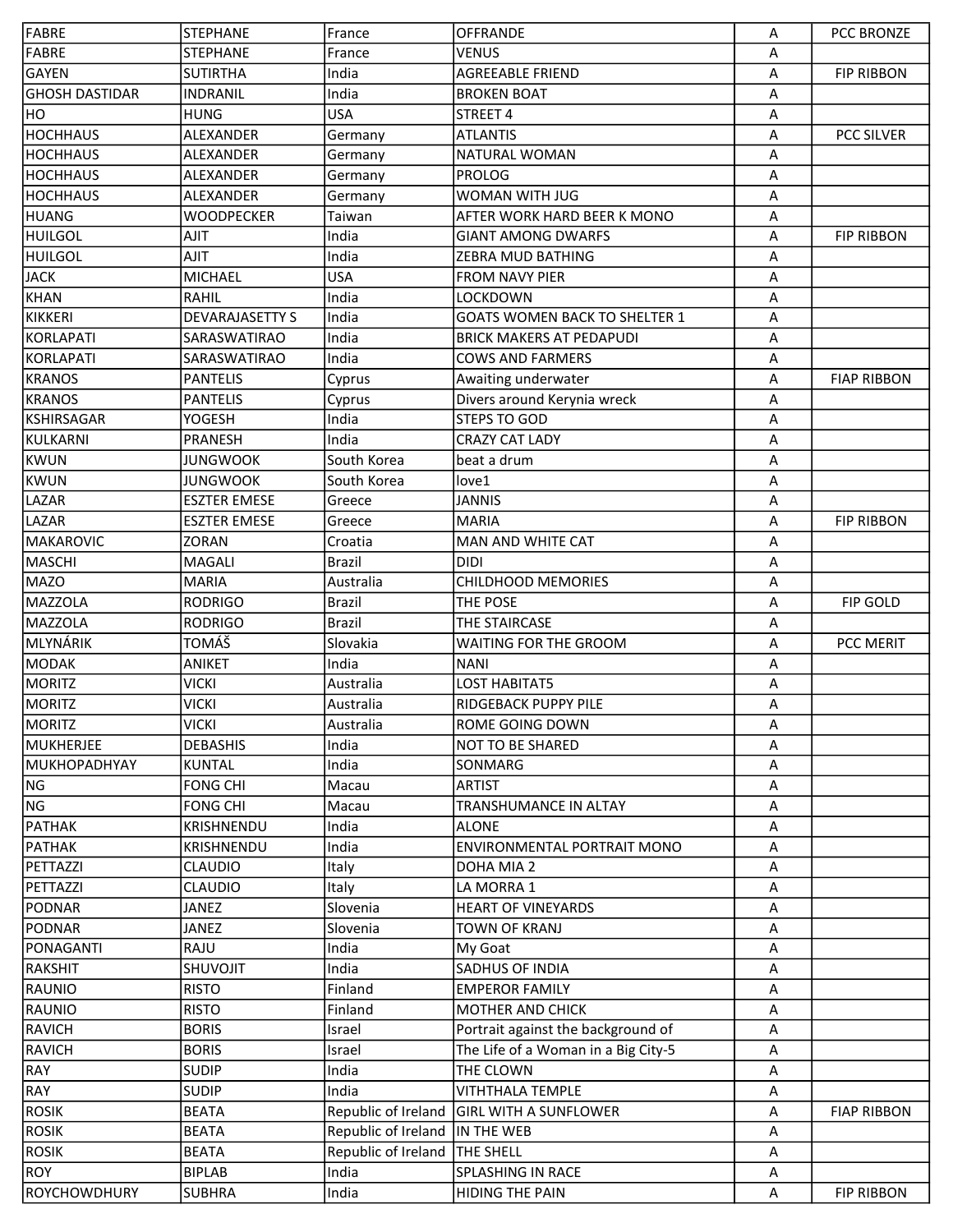| ROYCHOWDHURY        | <b>SUBHRA</b>     | India           | <b>MONOTONOUS</b>          | Α                       |                   |
|---------------------|-------------------|-----------------|----------------------------|-------------------------|-------------------|
| <b>ROYCHOWDHURY</b> | <b>SUBHRA</b>     | India           | <b>NETWORK 2</b>           | A                       |                   |
| <b>RUBBOLI</b>      | VENIERO           | Italy           | TRACKS ON THE BEACH        | Α                       |                   |
| SALINAS D'ANGLADA   | <b>JOAQUIN</b>    | Spain           | <b>IRINA 5</b>             | А                       |                   |
| SALINAS D'ANGLADA   | <b>JOAQUIN</b>    | Spain           | MELANCOLIA                 | A                       |                   |
| SALINAS D'ANGLADA   | <b>JOAQUIN</b>    | Spain           | PILAR <sub>8</sub>         | A                       |                   |
| SALINAS D'ANGLADA   | JOAQUIN           | Spain           | SENSUAL                    | A                       | PCC MERIT         |
| SARKAR              | SAMIR             | India           | Little Audient             | A                       |                   |
| SARKAR              | <b>SAMIR</b>      | India           | Sukanya 1                  | A                       |                   |
| <b>SAXENA</b>       | <b>SUDHIR</b>     | India           | <b>FULFILMENT</b>          | A                       |                   |
| SKERLECZ            | <b>NÓRA</b>       | Hungary         | THE LOOKUP                 | $\overline{A}$          |                   |
| SKERLECZ            | <b>NÓRA</b>       | Hungary         | THE WONDER GIRL            | A                       |                   |
| <b>STOCK</b>        | <b>KLAUS</b>      | Switzerland     | A CUBE A GIRL AND 5 POSES  | Α                       |                   |
| <b>STOCK</b>        | <b>KLAUS</b>      | Switzerland     | TWO SISTERS IN EXTASE      | A                       |                   |
| SUNIL KUMAR         | <b>GUTTA</b>      | India           | THE ELIXIR OF LIFE         | A                       |                   |
| SUSZKIEWICZ         | OLE               | Denmark         | <b>DOWNSTAIRS 6</b>        | $\overline{\mathsf{A}}$ |                   |
| <b>SUSZKIEWICZ</b>  | OLE               | Denmark         | <b>LAST PLACE</b>          | A                       |                   |
| <b>TAN</b>          | <b>LEE ENG</b>    | Singapore       | Nicole 9                   | Α                       |                   |
| <b>TAN</b>          | <b>LEE ENG</b>    | Singapore       | Viet Rustic Wall 3         | Α                       |                   |
| VAJAIANU            | ALEXANDRE         | France          | MADELINE 16                | A                       |                   |
| VAJAIANU            | ALEXANDRE         | France          | <b>REGARDS 11</b>          | A                       | <b>FIP RIBBON</b> |
| IVU.                | HAI               | Vietnam         | Han han                    | Α                       |                   |
| <b>WATSON</b>       | <b>GORDON</b>     | United Kingdom  | <b>BLAK COUNTRY BARGEE</b> | A                       |                   |
| <b>WATSON</b>       | GORDON            | United Kingdom  | WINTER ON TWISTLETON SCAR  | Α                       |                   |
| <b>WATSON</b>       | <b>GORDON</b>     | United Kingdom  | WINTER TREE AND BARN       | Α                       |                   |
| <b>WHEELER</b>      | <b>DAVID</b>      | England         | <b>HELPFUL ADVICE</b>      | A                       |                   |
| <b>WHEELER</b>      | DAVID             | England         | <b>OUTSIDE THE FRAME</b>   | Α                       |                   |
| <b>WHEELER</b>      | <b>DAVID</b>      | England         | THE ENGINEER               | A                       |                   |
| <b>WHEELER</b>      | <b>DAVID</b>      | England         | <b>WAITING FOR FRIENDS</b> | A                       |                   |
| WONG                | SHIU GUN          | Hong Kong       | <b>BRIDAL BLISS 4</b>      | A                       |                   |
| WONG                | SHIU GUN          | Hong Kong       | DAKOTA <sub>2</sub>        | A                       |                   |
| <b>WONG</b>         | SHIU GUN          | Hong Kong       | <b>LINES AND CIRCLES</b>   | A                       |                   |
| YADAGIRI            | KATHROJU          | India           | POTMAKER2                  | A                       |                   |
| YAKUBAYEV           | SHUKHRAT          | Kazakhstan      | LONELINESS                 | Α                       | PCC MERIT         |
| YAKUBAYEV           | SHUKHRAT          | Kazakhstan      | <b>REPROBATION</b>         | A                       |                   |
| <b>YIALLOURIS</b>   | <b>GEORGE</b>     | Cyprus          | ELEFTHERIA BY NIGHT 02     | Α                       |                   |
| <b>YIALLOURIS</b>   | <b>GEORGE</b>     | Cyprus          | NICOSIA VENETIAN WALLS 02  | Α                       |                   |
| <b>ZAYKOV</b>       | <b>KONSTANTIN</b> | <b>Bulgaria</b> | RITUAL IN THE RIVER        | A                       |                   |

| Indian Photo Fest Salon 2022   FIAP [2022/153] & FIP [2021/FIP/244/2022] |                     |                |                              |   |                        |  |  |
|--------------------------------------------------------------------------|---------------------|----------------|------------------------------|---|------------------------|--|--|
| <b>LAST NAME</b>                                                         | <b>FIRST NAME</b>   | <b>COUNTRY</b> | <b>TITLE</b>                 |   | <b>RESULT - NATURE</b> |  |  |
|                                                                          | NAGU R              | India          | <b>DISPLAY</b>               | A |                        |  |  |
|                                                                          | NAGU R              | India          | <b>MY DESTINY</b>            | Α |                        |  |  |
| lal-KHALIFA                                                              | <b>HANAN HASSAN</b> | <b>Bahrain</b> | <b>LAST CHANCE 1</b>         | A | <b>PCC BRONZE</b>      |  |  |
| lal-KHALIFA                                                              | <b>HANAN HASSAN</b> | <b>Bahrain</b> | CATCH <sub>2</sub>           | A |                        |  |  |
| lal-KHALIFA                                                              | <b>HANAN HASSAN</b> | <b>Bahrain</b> | FINISH 44                    | A |                        |  |  |
| lal-KHALIFA                                                              | HANAN HASSAN        | Bahrain        | SNIFFING 3                   | A |                        |  |  |
| <b>BAGCHI</b>                                                            | <b>BISWATOSH</b>    | India          | <b>BABY WALKING</b>          | A |                        |  |  |
| <b>BANERJEE</b>                                                          | <b>RUNA</b>         | India          | <b>CATCHING FROG</b>         | A |                        |  |  |
| <b>BANERJEE</b>                                                          | <b>RUNA</b>         | India          | <b>CATCHING FROG</b>         | A |                        |  |  |
| IBANERJEE                                                                | <b>RUNA</b>         | India          | TOGETHERNESS                 | A | <b>FIP RIBBON</b>      |  |  |
| IBANERJEE MUKHERJEE                                                      | <b>LOPAMUDRA</b>    | India          | JOY OF A HUNTER              | A |                        |  |  |
| IBHANDARI                                                                | <b>SUBHASISH</b>    | India          | <b>CAMOFLOUGED OWLET</b>     | A |                        |  |  |
| <b>BHANDARI</b>                                                          | <b>SUBHASISH</b>    | India          | <b>HORBILL SPREAD FLYING</b> | A |                        |  |  |
| BHANDARI                                                                 | <b>SUBHASISH</b>    | India          | SUNDERBAN MALE UP FROM WATER | A |                        |  |  |
| Bugli                                                                    | <b>PIETRO</b>       | Italy          | Butterflies in love          | A |                        |  |  |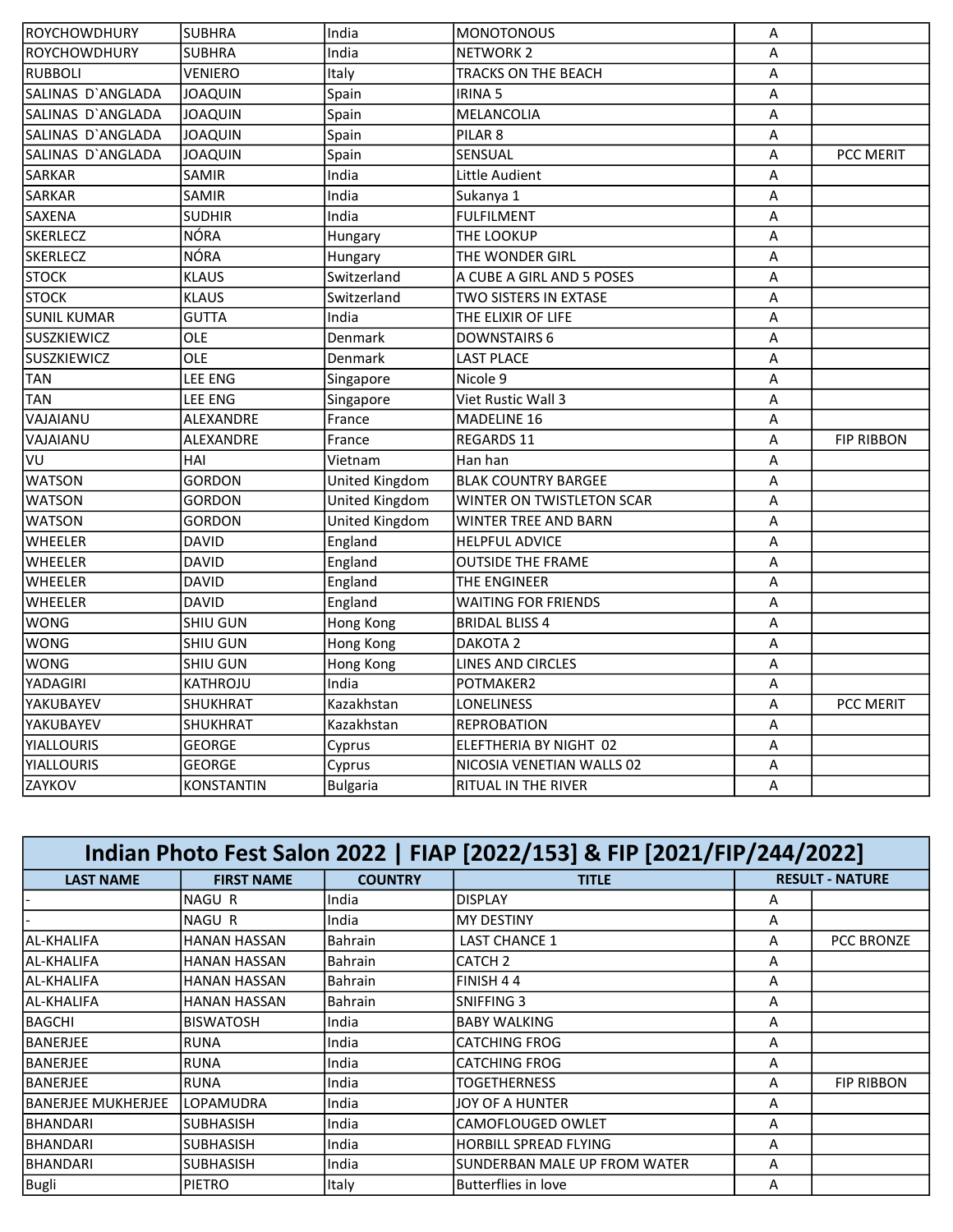| C R                    | SATHYANARAYANA                   | lIndia                          | <b>ATTACKING DUO</b>                               | Α                         | PCC MERIT         |
|------------------------|----------------------------------|---------------------------------|----------------------------------------------------|---------------------------|-------------------|
| C R                    | SATHYANARAYANA                   | India                           | BLACK IBIS PAIR FIGHTING FOR FOOD                  | Α                         |                   |
| C R                    | SATHYANARAYANA                   | India                           | HUMMING BIRD DRAWING NECTAR                        | A                         |                   |
| <b>CASON</b>           | <b>JESSE</b>                     | <b>United Kingdom</b>           | WATCHING ME WATCHING YOU                           | A                         |                   |
| <b>CHAKRABORTY</b>     | <b>GAUTAM</b>                    | India                           | <b>MGH GOT FRUIT</b>                               | A                         |                   |
| <b>CHATTERJEE</b>      | <b>ANIKET</b>                    | India                           | <b>IBIS CHASING 2</b>                              | $\boldsymbol{\mathsf{A}}$ |                   |
| <b>CHATTERJEE</b>      | ANIKET                           | India                           | PURPLE HERON WITH FROG                             | Α                         |                   |
| <b>CHATTERJEE</b>      | ANIKET                           | India                           | <b>STILT MATING</b>                                | A                         | <b>FIP RIBBON</b> |
| <b>CHATTERJEE</b>      | ANIKET                           | India                           | THE IBIS FIGHT                                     | Α                         |                   |
| <b>CHAUDHURI</b>       | <b>ASIM KUMAR</b>                | India                           | MY CATCH 42A                                       | A                         |                   |
| <b>CHAUDHURI</b>       | <b>ASIM KUMAR</b>                | India                           | POND HERONS CATCH 52                               | Α                         |                   |
| DATTA                  | <b>DWIPARNA KUMAR</b>            | India                           | Birds mating 20                                    | $\boldsymbol{\mathsf{A}}$ |                   |
| <b>DATTA</b>           | <b>SAMIR KUMAR</b>               | India                           | <b>MOOD OF NATURE</b>                              | A                         |                   |
| <b>DE SARKER</b>       | <b>DILIP</b>                     | India                           | Cheeta mother and cub_3774                         | Α                         | PCC MERIT         |
| <b>DEBNATH</b>         | <b>BIDHAN</b>                    | India                           | <b>CRUDE HUNTING</b>                               | A                         |                   |
| <b>DEBNATH</b>         | <b>BIDHAN</b>                    | India                           | KILLER MACHINE                                     | Α                         |                   |
| <b>DUTTA</b>           | <b>AMAR NATH</b>                 | India                           | A BUMPY KITE                                       | $\boldsymbol{\mathsf{A}}$ |                   |
| <b>DUTTA</b>           | <b>AMAR NATH</b>                 | India                           | <b>FIGHT ON FLIGHT</b>                             | A                         |                   |
| <b>GHOSH</b>           | <b>NILANJAN</b>                  | India                           | <b>ROYAL FLIGHT</b>                                | A                         |                   |
| <b>GHOSH</b>           | <b>SOUMEN KUMAR</b>              | India                           | <b>GENTLE JAWS</b>                                 | A                         | <b>FIP RIBBON</b> |
| <b>GHOSH</b>           | <b>SOUMEN KUMAR</b>              | India                           | <b>GREY VS PURPLE</b>                              | $\boldsymbol{\mathsf{A}}$ |                   |
| <b>GHOSH</b>           | <b>SOUMEN KUMAR</b>              | India                           | <b>LEAVE ME</b>                                    | A                         |                   |
| <b>GHOSH DASTIDAR</b>  | <b>INDRANIL</b>                  | India                           | A BIRD WITH TWO HEADS                              | $\boldsymbol{\mathsf{A}}$ |                   |
| <b>HIREMATH</b>        | SHASHIDHARSWAMY                  | India                           | <b>SCORPION CARRYING SCORPIONLINGS</b>             | A                         |                   |
| <b>HIREMATH</b>        | SHASHIDHARSWAMY                  | India                           | TAWNY CASTER BUTTERFLIES MATING 04                 | A                         |                   |
| HO                     | <b>HUNG</b>                      | <b>USA</b>                      | <b>SUNRISE MESA ARCH 3</b>                         | A                         |                   |
| <b>HUILGOL</b>         | AJIT                             | India                           | <b>BLESS YOU MY SON</b>                            | A                         |                   |
| <b>HUILGOL</b>         | AJIT                             | India                           | CHEETAH TUG OF WAR                                 | $\boldsymbol{\mathsf{A}}$ |                   |
| <b>HUILGOL</b>         | AJIT                             | India                           | <b>SEALS PLAYFIGHTING</b>                          | Α                         |                   |
| <b>HUILGOL</b>         | AJIT                             | India                           | THE BITE OF DEATH                                  | Α                         | <b>FIP GOLD</b>   |
| KIKKERI                | <b>DEVARAJASETTY S</b>           | India                           | <b>B T BEE EATER MATING 4</b>                      | A                         |                   |
| KIKKERI                | <b>DEVARAJASETTY S</b>           |                                 | <b>MOTHER AND BABY</b>                             | Α                         |                   |
|                        |                                  |                                 |                                                    |                           |                   |
|                        |                                  | India                           |                                                    |                           |                   |
| KORLAPATI<br>KORLAPATI | SARASWATIRAO<br>SARASWATIRAO     | India<br>India                  | <b>GREY HERONS</b><br>PAINTED STORK TOSSED FISH 02 | A<br>A                    | <b>FIP RIBBON</b> |
| KORLAPATI              | SARASWATIRAO                     | India                           |                                                    | Α                         |                   |
|                        |                                  |                                 | SPOT BILLED PELICAN TOSSED FISH                    | Α                         |                   |
| <b>KOZOK</b>           | <b>CORINNE</b><br><b>CORINNE</b> | England                         | EYES OF A KILLER KENYA<br><b>FUR SEAL BEAUTY</b>   | Α                         |                   |
| KOZOK                  | <b>UDAYAN</b>                    | England<br>India                | <b>EGRET WITH FEED</b>                             | Α                         |                   |
| KUNDU<br>KUNDU         | <b>UDAYAN</b>                    | India                           | <b>GREY HERON FIGHT 2</b>                          | Α                         |                   |
| KUNDU                  | <b>UDAYAN</b>                    | India                           | <b>IBIS RUNNING WITH FOOD</b>                      | Α                         |                   |
| KUNDU                  | <b>UDAYAN</b>                    | India                           | PURPLE HERON WITH FROG 4                           | Α                         |                   |
| KWUN                   | <b>JUNGWOOK</b>                  | South Korea                     | hunting for food                                   | A                         |                   |
|                        | <b>MICHAEL</b>                   | <b>United Kingdom</b>           | <b>KEEP UP</b>                                     | Α                         |                   |
| LANE<br>LANE           | MICHAEL                          |                                 | LIONESS WITH BUFFALO KILL                          | Α                         |                   |
| LANE                   | <b>MICHAEL</b>                   | United Kingdom                  | <b>PATIENT LIONESS</b>                             | Α                         |                   |
| MASCHI                 | MAGALI                           | United Kingdom<br><b>Brazil</b> | <b>SURVIVORS</b>                                   | Α                         |                   |
| <b>MAZO</b>            | <b>MARIA</b>                     | Australia                       | <b>BATH TIME</b>                                   | Α                         |                   |
| <b>MAZO</b>            | <b>MARIA</b>                     | Australia                       | <b>LINX</b>                                        | Α                         |                   |
| <b>MONCRIEFF</b>       | <b>CHRIS</b>                     | England                         | CATCH OF THE DAY                                   | Α                         |                   |
| MONDAL                 | ANJAN                            | India                           | DEATH UNDER THE CLAWS                              | Α                         | PCC GOLD          |
| MONDAL                 | ANJAN                            | India                           | <b>OSPREY WITH CATCH</b>                           | Α                         |                   |
| <b>MORITZ</b>          | <b>VICKI</b>                     | Australia                       | RED BROWED FINCH JUMP                              | Α                         |                   |
| <b>MUKHERJEE</b>       | <b>DEBASHIS</b>                  | India                           | MY NOODLES                                         | A                         |                   |
| <b>MUKHERJEE</b>       | <b>DEBASHIS</b>                  | India                           | PURPLE HERON WITH FROG CATCH                       | Α                         |                   |
| <b>MUKHERJEE</b>       | <b>DEBASHIS</b>                  | India                           | <b>WINNER 2</b>                                    | Α                         |                   |
| MUKHOPADHYAY           | <b>KUNTAL</b>                    | India                           | 502GIR300                                          | Α                         |                   |
| MUKHOPADHYAY           | <b>KUNTAL</b>                    | India                           | Climb down                                         | Α                         |                   |
| MUKHOPADHYAY           | <b>KUNTAL</b>                    | India                           | Killed                                             | Α                         |                   |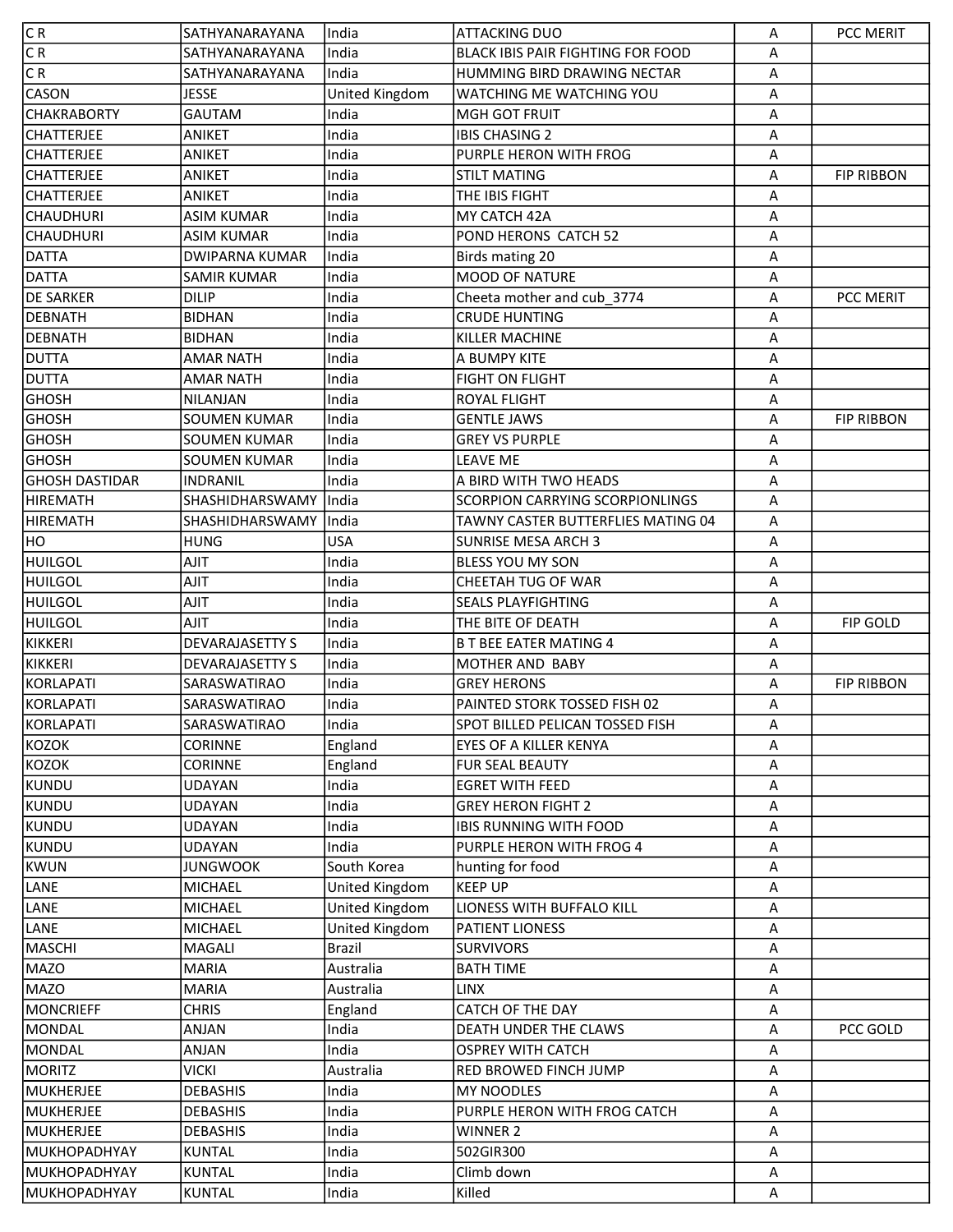| NGUYEN                 | <b>MINH</b>      | <b>USA</b>            | <b>CATCH IT</b>              | Α |                    |
|------------------------|------------------|-----------------------|------------------------------|---|--------------------|
| lnguyen                | <b>MINH</b>      | <b>USA</b>            | I GOT FISH                   | A |                    |
| <b>PARREU FRASQUET</b> | SALVADOR         | Spain                 | <b>FALCONS</b>               | Α | PCC SILVER         |
| <b>PARREU FRASQUET</b> | SALVADOR         | Spain                 | PEREGRINO                    | Α |                    |
| <b>PARREU FRASQUET</b> | SALVADOR         | Spain                 | <b>PITROIG</b>               | Α |                    |
| <b>PEARS</b>           | <b>MARY</b>      | United Kingdom        | <b>CUCKOO IN FLIGHT</b>      | A |                    |
| <b>PEARS</b>           | <b>MARY</b>      | United Kingdom        | <b>HARE CONFRONTATION</b>    | Α |                    |
| <b>PEARS</b>           | <b>MARY</b>      | <b>United Kingdom</b> | OSPREY LIFTING OFF WITH FISH | A |                    |
| PETTAZZI               | <b>CLAUDIO</b>   | Italy                 | <b>FEAR</b>                  | Α |                    |
| PETTAZZI               | <b>CLAUDIO</b>   | Italy                 | <b>HUNT</b>                  | A | <b>FIAP GOLD</b>   |
| PHI THI THU            | HA               | Vietnam               | MUSHROOMS PICKING            | Α |                    |
| PODNAR                 | <b>JANEZ</b>     | Slovenia              | <b>QUARREL OVER THE NEST</b> | A |                    |
| <b>PODNAR</b>          | <b>JANEZ</b>     | Slovenia              | <b>SUITOR ARRIVAL</b>        | A |                    |
| PONAGANTI              | RAJU             | India                 | Be a Light Unto              | A |                    |
| PONAGANTI              | RAJU             | India                 | Life Journey                 | A |                    |
| RAUNIO                 | <b>RISTO</b>     | Finland               | PELICAN AND FISH             | A | <b>FIP RIBBON</b>  |
| <b>ROY</b>             | <b>BIPLAB</b>    | India                 | PURPLE HERON WITH FISH       | Α |                    |
| <b>ROY</b>             | <b>BIPLAB</b>    | India                 | PURPLE HERON WITH SNAKE      | A |                    |
| ROY                    | <b>NABARUN</b>   | India                 | <b>IBIS KITE1</b>            | A | <b>FIAP RIBBON</b> |
| <b>ROY</b>             | <b>NABARUN</b>   | India                 | KINGFISHER1                  | A |                    |
| <b>ROY</b>             | <b>NABARUN</b>   | India                 | MARSH HARRIER HUNTING1       | Α |                    |
| <b>ROY</b>             | <b>NABARUN</b>   | India                 | PURPLE HERON HUNTING1        | A |                    |
| SARKAR                 | <b>SAMIR</b>     | India                 | Flying over the floating Ice | A |                    |
| SARKAR                 | SAMIR            | India                 | Walrus 1                     | A |                    |
| <b>SAXENA</b>          | <b>SUDHIR</b>    | India                 | SPARROW HAWK ENJOYING KILL   | Α |                    |
| <b>SHAW</b>            | <b>KATE</b>      | England               | <b>CHEETAH FAMILY</b>        | A |                    |
| SHAW                   | <b>KATE</b>      | England               | <b>OSPREY WITH TROUT</b>     | A |                    |
| TAN                    | <b>LEE ENG</b>   | Singapore             | Masai Cheetahs 1             | A |                    |
| <b>TAN</b>             | <b>LEE ENG</b>   | Singapore             | Mega mates 1                 | Α |                    |
| <b>TAN</b>             | LEE ENG          | Singapore             | Oriental Honey Buzzard 28    | A |                    |
| VADLOORI               | ARUNKUMAR        | India                 | Look like my nation flag     | A |                    |
| <b>VADLOORI</b>        | <b>ARUNKUMAR</b> | India                 | Thief blow                   | Α | <b>FIAP RIBBON</b> |
| YADAGIRI               | <b>KATHROJU</b>  | India                 | MEETING OF WHITE FLIES       | Α | <b>PCC MERIT</b>   |

| Indian Photo Fest Salon 2022   FIAP [2022/153] & FIP [2021/FIP/244/2022] |                     |                |                                 |   |                              |  |  |  |
|--------------------------------------------------------------------------|---------------------|----------------|---------------------------------|---|------------------------------|--|--|--|
| <b>LAST NAME</b>                                                         | <b>FIRST NAME</b>   | <b>COUNTRY</b> | <b>TITLE</b>                    |   | <b>RESULT - PHOTO TRAVEL</b> |  |  |  |
| AL-KHALIFA                                                               | <b>HANAN HASSAN</b> | <b>Bahrain</b> | <b>PEOPLE LIBRARY</b>           | A |                              |  |  |  |
| <b>BAGCHI</b>                                                            | <b>BISWATOSH</b>    | India          | LEANING TOWER OF PISA           | A |                              |  |  |  |
| <b>BAGCHI</b>                                                            | <b>BISWATOSH</b>    | India          | <b>TIGERS NEST BHUTAN</b>       | A | <b>FIAP RIBBON</b>           |  |  |  |
| <b>BAGCHI</b>                                                            | <b>BISWATOSH</b>    | India          | <b>VARANASI FROM THE GANGES</b> | A |                              |  |  |  |
| BANERJEE                                                                 | AKASHNEEL           | India          | <b>NOT A FISH</b>               | A |                              |  |  |  |
| <b>BANERJEE</b>                                                          | <b>RUNA</b>         | India          | <b>DEV DIPAWALI</b>             | A |                              |  |  |  |
| <b>BANERJEE MUKHERJEE</b>                                                | <b>LOPAMUDRA</b>    | India          | <b>HAJARDUARI</b>               | A |                              |  |  |  |
| BANERJEE MUKHERJEE                                                       | <b>LOPAMUDRA</b>    | India          | SARNATH 1                       | A |                              |  |  |  |
| <b>BARAT</b>                                                             | <b>SUBHASIS</b>     | India          | <b>AJANTA CAVE 3</b>            | A |                              |  |  |  |
| <b>BARAT</b>                                                             | <b>SUBHASIS</b>     | India          | ELLORA CAVE 1                   | A |                              |  |  |  |
| <b>BRODELET</b>                                                          | <b>STEFAAN</b>      | Belgium        | HOFVIJVER DEN HAAG              | Α |                              |  |  |  |
| <b>BRODELET</b>                                                          | <b>STEFAAN</b>      | Belgium        | <b>LOFOTEN RED HOUSES</b>       | A |                              |  |  |  |
| <b>Bugli</b>                                                             | PIETRO              | Italy          | Burano Island 5                 | A |                              |  |  |  |
| C R                                                                      | SATHYANARAYANA      | India          | LIVING IN HARMONY               | A |                              |  |  |  |
| CR                                                                       | SATHYANARAYANA      | India          | <b>TOURISTS PARADISE</b>        | A |                              |  |  |  |
| <b>CASON</b>                                                             | <b>JESSE</b>        | United Kingdom | <b>SOUTH STACK</b>              | A |                              |  |  |  |
| <b>CATANIA</b>                                                           | <b>GOTTFRIED</b>    | Malta          | POPEYE VILLAGE MALTA 2          | A |                              |  |  |  |
| <b>ICHAKRABORTY</b>                                                      | <b>BASUDEB</b>      | India          | <b>MONASTERY</b>                | A |                              |  |  |  |
| <b>CHAKRABORTY</b>                                                       | <b>GAUTAM</b>       | India          | <b>BUDDHA PARK</b>              | Α |                              |  |  |  |
| <b>CHAKRABORTY</b>                                                       | <b>GAUTAM</b>       | India          | PLAYFUL CUBS OF MATARAM         | A |                              |  |  |  |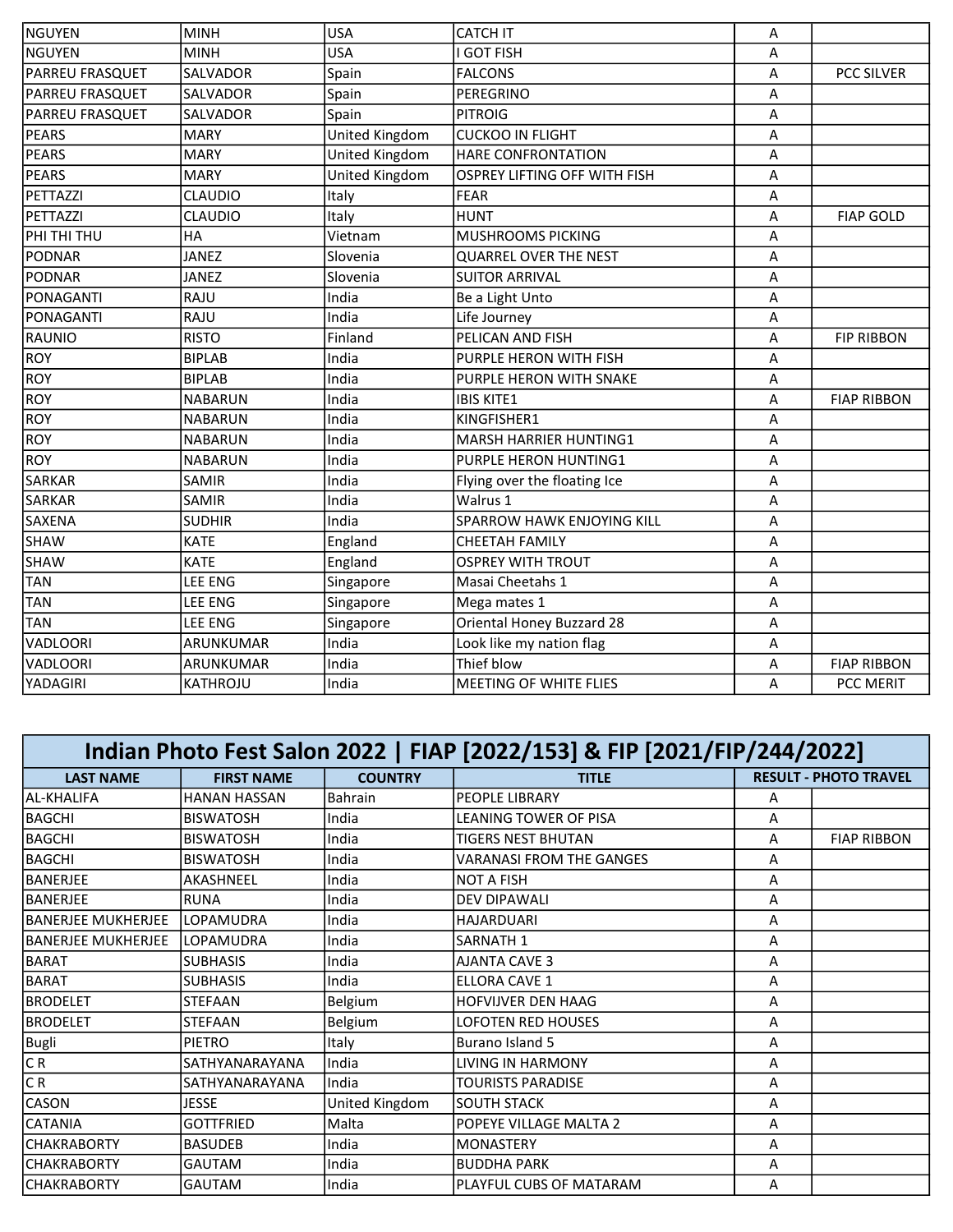| <b>CHATTERJEE</b> | <b>ANIKET</b>          | India          | <b>VARANASI GHATS</b>           | Α                         |                   |
|-------------------|------------------------|----------------|---------------------------------|---------------------------|-------------------|
| <b>CHAUDHURI</b>  | SANDIPAN               | Australia      | <b>HILL STATION</b>             | Α                         |                   |
| <b>CHAUDHURI</b>  | SANDIPAN               | Australia      | <b>TONES</b>                    | Α                         | <b>FIP RIBBON</b> |
| DAS               | DEBANJAN               | India          | <b>ART OF GOD</b>               | A                         |                   |
| DAS               | DEBANJAN               | India          | RUDRAPRAYAG                     | A                         | <b>FIAP GOLD</b>  |
| DAS               | DEBANJAN               | India          | TEMPLE OF LORD SHIVA            | Α                         |                   |
| DAS               | DEBANJAN               | India          | TONGLU TREKKERS HUT             | Α                         |                   |
| DAS               | <b>LIPY</b>            | India          | QUEENS HALL VICTORIA MEMORIAL   | Α                         |                   |
| DAS               | <b>LIPY</b>            | India          | START OF THE DAY-TONGLU         | Α                         | FIP GOLD          |
| <b>DE SARKER</b>  | <b>DILIP</b>           | India          | Lamayuru festival_9014          | Α                         |                   |
| <b>DEY</b>        | <b>MAINAK</b>          | India          | MACHUPICHU                      | Α                         |                   |
| <b>DEY</b>        | <b>MAINAK</b>          | India          | WORLD WONDER MACHUPICHU         | Α                         | <b>FIP RIBBON</b> |
| <b>DUTTA</b>      | <b>AMAR NATH</b>       | India          | <b>READY FOR SHOW</b>           | $\boldsymbol{\mathsf{A}}$ |                   |
| <b>DUTTA</b>      | SAGARIKA               | India          | THE JOURNEY                     | A                         |                   |
| FABRE             | <b>STEPHANE</b>        | France         | <b>PRES SALE</b>                | Α                         |                   |
| <b>GOEHLER</b>    | <b>HOLGER</b>          | Germany        | THE SKIER                       | A                         |                   |
| HO                | <b>HUNG</b>            | <b>USA</b>     | TAJ MAHAL 3                     | Α                         |                   |
| HO                | <b>HUNG</b>            | <b>USA</b>     | <b>VATICAN 5</b>                | Α                         | PCC BRONZE        |
| <b>HUILGOL</b>    | AJIT                   | India          | CATACOMBS OF THE COLLOSSEUM     | Α                         |                   |
| <b>HUILGOL</b>    | AJIT                   | India          | ELEPHANTS AND MT KILIMANJARO    | A                         |                   |
| HUILGOL           | AJIT                   | India          | PENGUIN HEAVEN                  | Α                         |                   |
| HUILGOL           | AJIT                   | India          | <b>SHIP AMID ICEBERGS</b>       | Α                         | PCC MERIT         |
| KC                | LOKESH                 | India          | PRADAKSHINA                     | Α                         |                   |
| KC                | LOKESH                 | India          | <b>SURYA NAMASKAR</b>           | Α                         |                   |
| KIKKERI           | <b>DEVARAJASETTY S</b> | India          | <b>CHITHRADURGA FORT</b>        | A                         |                   |
| KIKKERI           | <b>DEVARAJASETTY S</b> | India          | <b>GROUP OF TEMPLES HAMPI</b>   | Α                         |                   |
| KORLAPATI         | SARASWATIRAO           | India          | <b>BOAT AND TOWER BRIDGE 02</b> | A                         | PCC GOLD          |
| KORLAPATI         | SARASWATIRAO           | India          | PRABHALU                        | Α                         |                   |
| KORLAPATI         | SARASWATIRAO           | India          | SANKRANTI PRABHA 02             | Α                         |                   |
| <b>KRANOS</b>     | <b>PANTELIS</b>        | Cyprus         | Musan                           | Α                         |                   |
| <b>KRANOS</b>     | <b>PANTELIS</b>        | Cyprus         | The boy and the diver           | A                         |                   |
| KUNDU             | UDAYAN                 | India          | <b>GOWALIOR FORT</b>            | A                         |                   |
| KUNDU             | <b>UDAYAN</b>          | India          | KHAJURAHO 4                     | Α                         |                   |
| KUNDU             | UDAYAN                 | India          | <b>MARBLE ROCK VISIT</b>        | Α                         |                   |
| KUZMAN            | <b>NOELENE</b>         | lAustralia     | <b>MYANMAR STUPAS</b>           | A                         |                   |
| KUZMAN            | <b>NOELENE</b>         | Australia      | <b>VIEW FROM MT POPA</b>        | А                         |                   |
| KWUN              | <b>JUNGWOOK</b>        | South Korea    | Land of color                   | Α                         |                   |
| KWUN              | <b>JUNGWOOK</b>        | South Korea    | strong departure                | A                         |                   |
| KWUN              | <b>JUNGWOOK</b>        | South Korea    | Train travel                    | A                         |                   |
| LANE              | <b>MICHAEL</b>         | United Kingdom | A HAT TRICK OF CHEETAHS         | Α                         |                   |
| LANE              | <b>MICHAEL</b>         | United Kingdom | CHEETAH WATCHING VISITOS        | A                         |                   |
| MASCHI            | MAGALI                 | <b>Brazil</b>  | <b>PARALELAS</b>                | Α                         |                   |
| MASCHI            | MAGALI                 | <b>Brazil</b>  | <b>TIERRA MAYOR</b>             | Α                         | <b>FIP RIBBON</b> |
| MAZZOLA           | <b>RODRIGO</b>         | <b>Brazil</b>  | PIAZZA DEL CAMPO                | Α                         | PCC MERIT         |
| MAZZOLA           | <b>RODRIGO</b>         | Brazil         | THE GOLDEN MOUNTAIN             | Α                         |                   |
| MEINTJES          | <b>HEATHER</b>         | South Africa   | BIRDS GALORE AT BIRD ISLAND     | Α                         |                   |
| <b>MEINTJES</b>   | <b>HEATHER</b>         | South Africa   | <b>SHORE LANDING</b>            | A                         |                   |
| MODAK             | ANIKET                 | India          | <b>BHOOL BHULAIYAA</b>          | Α                         |                   |
| MODAK             | ANIKET                 | India          | <b>SUNNY SIDE UP</b>            | Α                         |                   |
| MONCRIEFF         | <b>CHRIS</b>           | England        | <b>TOWER BRIDGE LONDON</b>      | Α                         | <b>FIP RIBBON</b> |
| <b>MORITZ</b>     | VICKI                  | Australia      | VANCOUVER DAWN ARRIVAL          | Α                         |                   |
| MUKHERJEE         | <b>DEBASHIS</b>        | India          | HOLI DIP AT DEB DIPABALI 4      | Α                         |                   |
| <b>NATH</b>       | <b>MRINAL</b>          | India          | VENIZIA                         | Α                         |                   |
| PATHAK            | KRISHNENDU             | India          | AULICOTTAGE                     | A                         |                   |
| PATHAK            | KRISHNENDU             | India          | SCAPEAULI                       | Α                         |                   |
| PATHAK            | KRISHNENDU             | India          | <b>WINTERSCAPE</b>              | Α                         |                   |
| PETTAZZI          | <b>CLAUDIO</b>         | Italy          | ASSEKREM 3                      | A                         |                   |
| PETTAZZI          | <b>CLAUDIO</b>         | Italy          | <b>JOKULSARLON 2</b>            | A                         |                   |